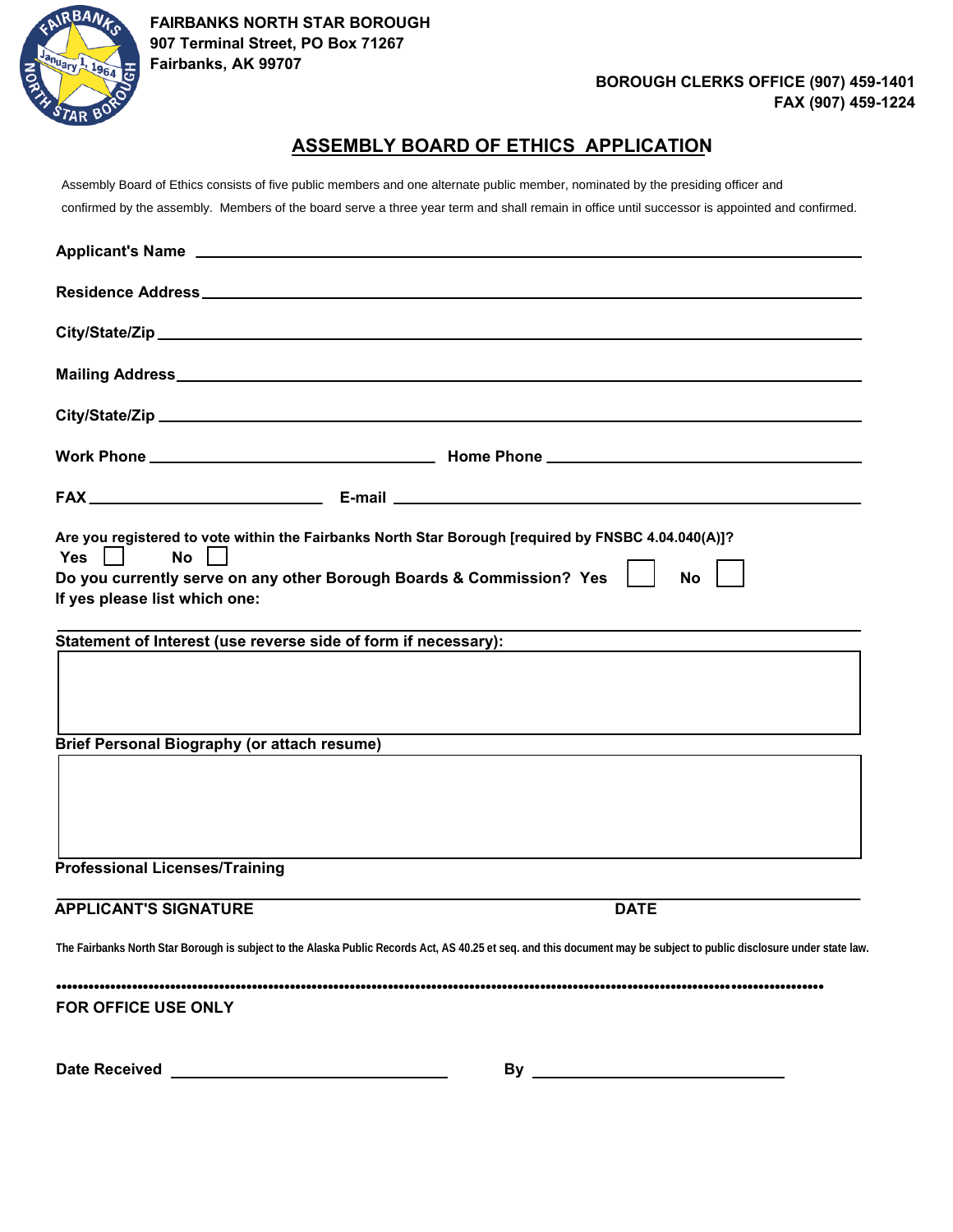

#### **\* DISCLOSURE OF PRESENT ECONOMIC INTEREST RETURN TO THE BOROUGH CLERKS OFFICE\* APPOINTED PUBLIC MEMBERS OF A BOARD, COMMISSION, OR OTHER MUNICIPAL BODY**

**Note Any Attachments**

**(YOUR NAME: LAST, FIRST, MIDDLE)**

**2.** 

**1.**

**(BOARD, COMMISSION, OR OTHER PUBLIC BODY TO WHICH YOU ARE APPLYING.)**

**3. FOR TERM ENDING:**

**4.PLEASE GIVE THE BUSINESS NAME OF YOUR EMPLOYER, TYPE OF BUSINESS, YOUR POSITION:**

| (BUSINESS NAME)                  | <b>(TYPE OF BUSINESS)</b> | (YOUR POSITION) |
|----------------------------------|---------------------------|-----------------|
| <b>5. ARE YOU SELF-EMPLOYED?</b> | NΟ<br>YES                 |                 |

#### **DECLARATION**

**I understand that I am required to disclose any interest which would cause me or an immediate family member (including all household members) to have a personal or financial interest, different than those of the public generally, in matters coming before the board, commission, or other public body of the municipality to which I have been appointed. When such matters arise, I will also inform the other members on the record, so that the potential for a conflict of interest can be addressed prior to action by the public body.**

**I have the following interest(s) which would cause me, an immediate family member, or household member to have a personal or financial interest, different than those of the public generally, in matters coming before the public body during my term:**

**(ATTACH SEPARATE SHEETS AS NECESSARY)**

**If the situation changes or I acquire new interests, I will file a supplemental disclosure with the Clerk's Office. I affirm that this DISCLOSURE is true and correct to the best of my knowledge.**

**Signature** 

**The Fairbanks North Star Borough is subject to the Alaska Public Records Act, AS 40.25 et seq. and this document may be subject to public disclosure under state law.**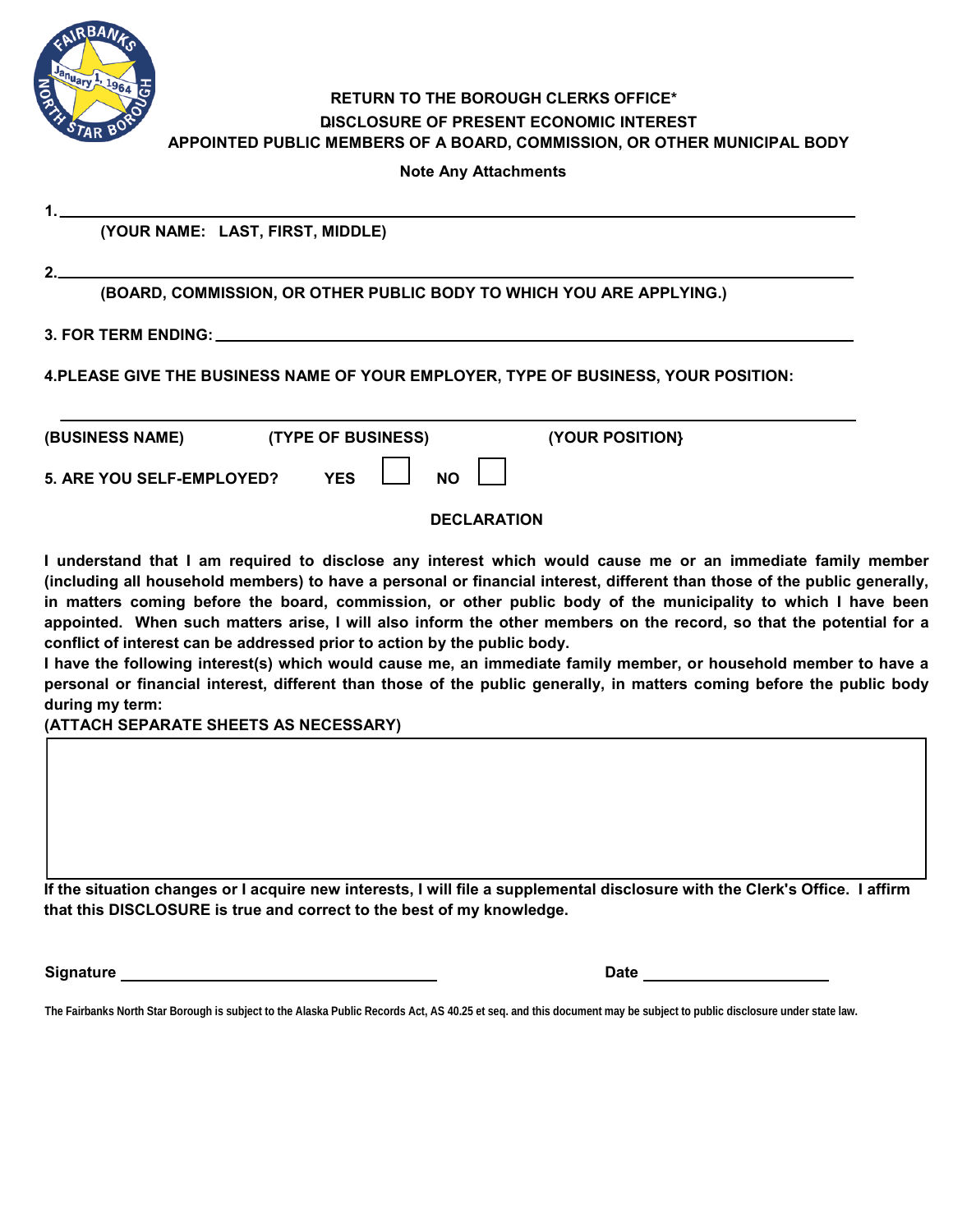## **Division 1. Assembly Code of Ethics**

## **Chapter 6.04 DEFINITIONS**

Sections:

**6.04.010 [Definitions.](#page-2-0)** 

#### <span id="page-2-0"></span>**6.04.010 Definitions.**

"*Anything of value*" means:

1. Anything having a monetary value in excess of \$100.00; or

2. Anything, regardless of its monetary value, perceived or intended by either the one who offers it or the one to whom it is offered to be sufficient in value to influence a *public official* in the performance or nonperformance of an official action; or

3. Anything, regardless of its monetary value, which, under the circumstances, a reasonably prudent *person*  in the position of the *public official* to whom the thing is or may be offered, would recognize as being likely to be intended to influence the *public official* in the performance or nonperformance of an official action; and

4. The term "*anything of value*" *includes*, but is not limited to, a valuable act, advance, award, benefit, contract, compensation, contribution, deposit, emolument, employment, favor, fee, forbearance, *gift*, gratuity, honorarium, loan, offer, payment, perquisite, privilege, promise, reward, remuneration, service, subscription, or the promise that any of these things will be conferred in the future.

"*Board*" means the *assembly board* of ethics.

"*Clerk*" means the *borough clerk*, the deputy *borough clerk*, and any designee of the *borough clerk* or deputy *borough clerk*. In the event a complaint is filed against the *borough clerk* or the deputy *borough clerk* then "*clerk*," as used in Chapter [6.20](#page-8-0) FNSBC, Procedures, shall mean the *borough* attorney's office.

"*Complainant*" means a *person* filing a complaint with the *board* of ethics.

"*Confidential information*" means information gained by the *borough* in the course and scope of its business, *including* but not limited to personnel, financial and litigation information which is not generally made available to the public, or information concerning the acts of the *assembly*, *including* but not limited to executive sessions and ethics hearings not generally made available to the public.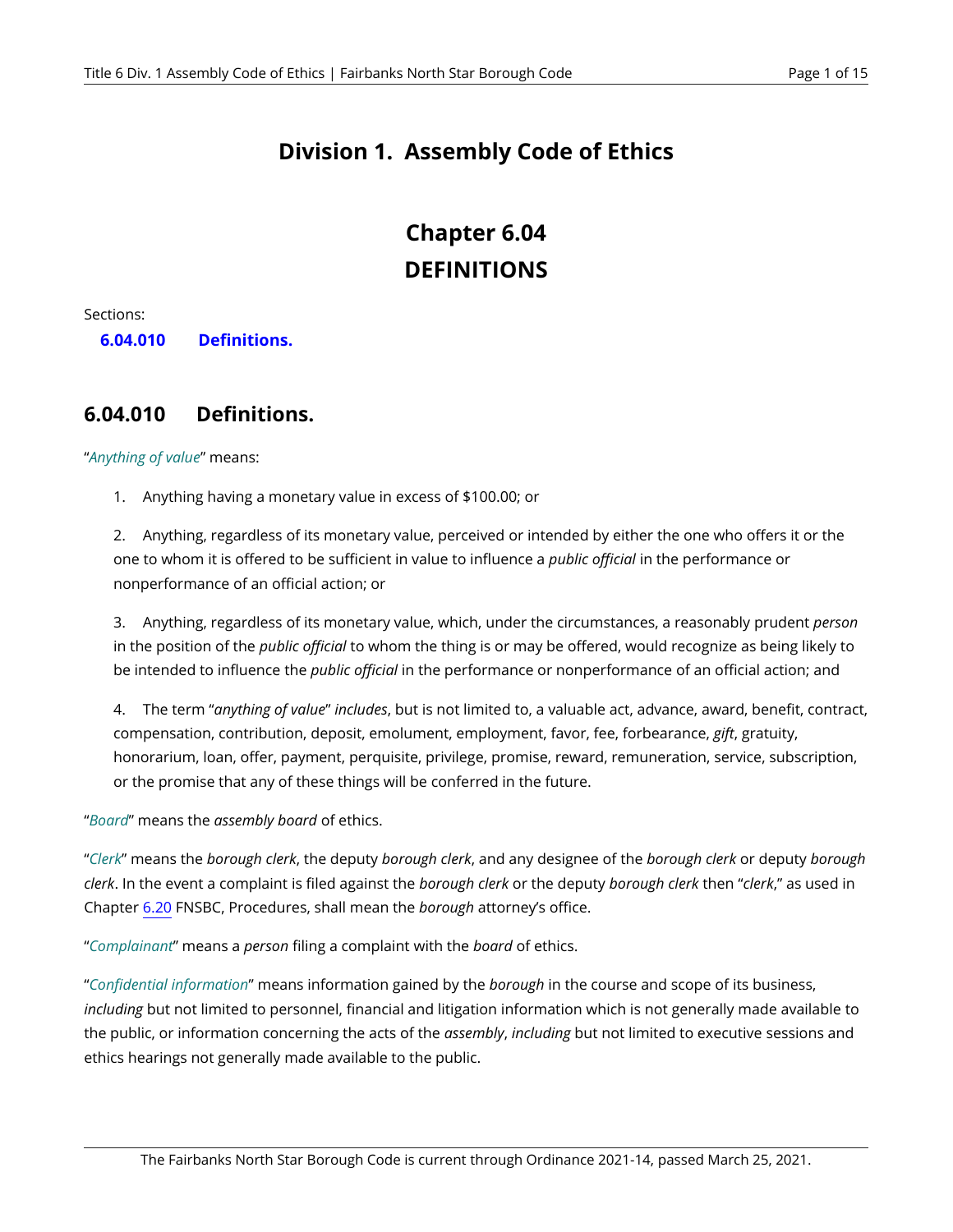"*Conflict of interest*" means a *financial interest* or an interest in *anything of value*, as defined in this chapter, or a professional interest in a relevant matter. It may also *include* the filing of a complaint by a *public official* or a member of the *board*.

"*Entity*" means a group of *persons* organized for any purpose *including* but not limited to a corporation, company, partnership, firm, association, organization, joint venture, joint stock company, foundation, institution, government, union, trust, society, church or club.

#### "*Financial interest*" means:

1. An interest held by a *person* or *entity* subject to this division or an *immediate family member*, which *includes*  an involvement or ownership of an interest in a business, *including* a *property* ownership, or a professional or private relationship, that is a source of income, or from which, or as a result of which, a *person* has received or expects to receive *anything of value*; or

2. The *public official* holds a position in an *entity*, as an officer, director, trustee, partner, or holds a position of management.

This definition, however, shall be interpreted and applied in a manner that distinguishes between minor and insubstantial conflicts that are unavoidable in a free society and those conflicts of interest that are substantial and material. Specifically, a *public official* shall not be disqualified from participation in matters in which the *public official*:

1. Has a *financial interest* which is insubstantial;

2. Has a *financial interest* that is possessed generally by the public or a large class of *persons* to which the *public official* belongs;

3. Merely performs some duty or has some influence which would have insubstantial or conjectural effect on the matter; or

4. Has an interest because it involves compensation and benefits for the performance of *public official*  duties.

"*Gift*" means any benefit or thing or act of value which is conveyed to or performed for the benefit of a *public official including* any advance, award, contract contribution, deposit, employment, favor, forbearance gratuity, honorarium, loan, payment, service, subscription, or the promise that any of these things or acts of value will be conferred in the future, if such thing or act of value is conferred or performed without the lawful exchange of consideration which is at least equal in value to the thing or act conferred or performed.

"*Human resources*" means *persons* employed by the Fairbanks North Star Borough.

"*Immediate family member*" means spouse, child (step, biological or adoptive), parent (step, biological or adoptive), sibling, grandparent, father-in-law, mother-in-law, or a regular member of the *public official*'s household.

"*Investments*" means the acquisition of *property* or other assets with the expectation of gain.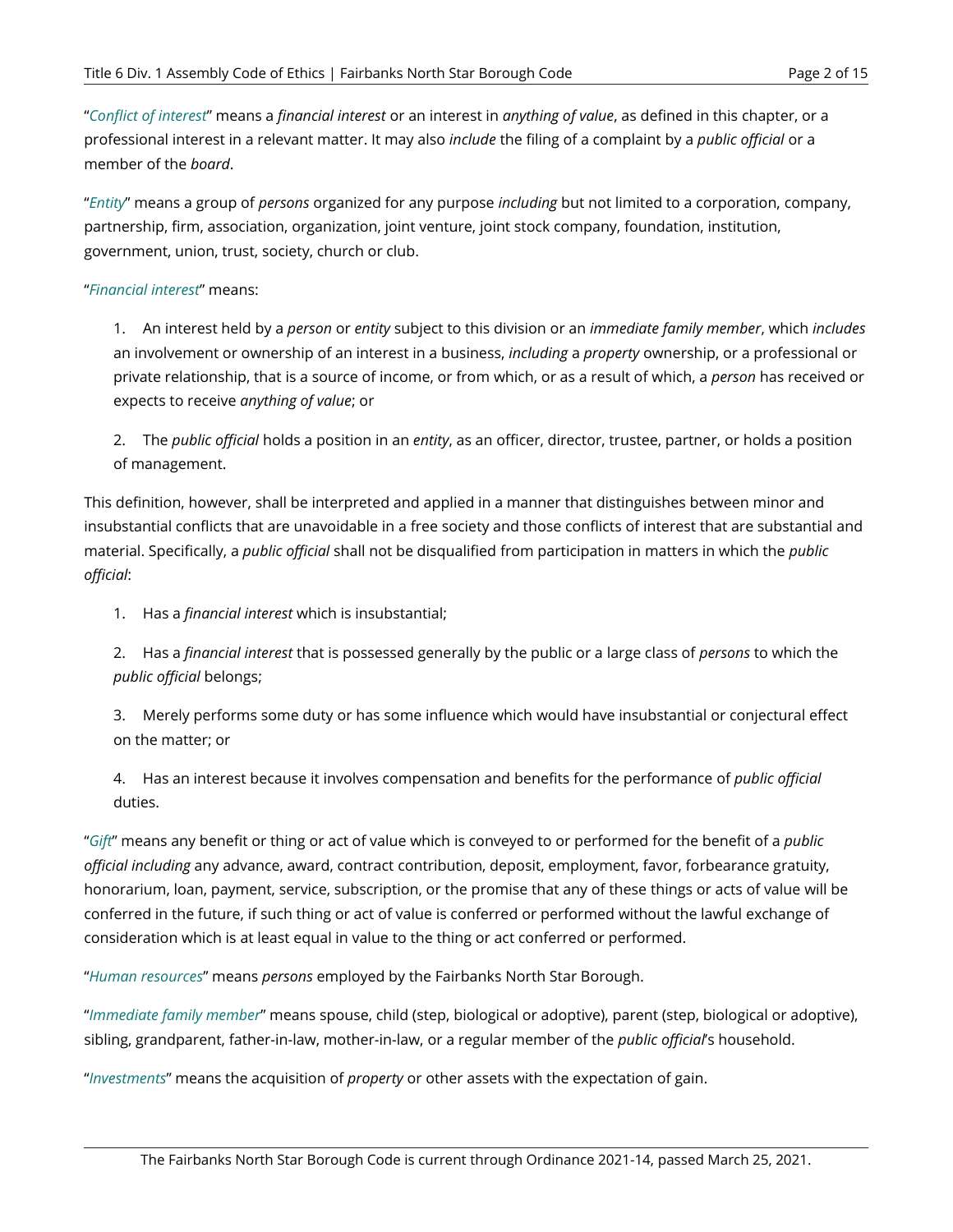"*Person*" means and *includes* a corporation, company, firm, partnership, association, society, organization or business trust, joint venture, as well as a *natural person*.

"*Public censure*" means an official rebuke, which shall be part of the public records.

"*Public official*" means any *person* serving on the *assembly*, the *borough clerk*, or the deputy *borough clerk* and any individual serving in an acting capacity in either position.

"*Respondent*" means the *person* against whom a complaint is filed with the *board* of ethics.

"*Subpoena*" means a command to appear at a certain time and place to give testimony upon a certain matter. A *subpoena* duces tecum requires production of books, papers and other things. (Ord. 2016-40 § 37, 2016; Ord. 2013-01 § 2, 2013; Ord. 2006-69 § 2, 2006. 2004 Code § 2.10.330.)

## **Chapter 6.08 PURPOSE AND APPLICABILITY**

Sections:

**[6.08.010](#page-4-0)  6.08.020 6.08.030 Title. [Scope of division.](#page-4-1)  [Purpose.](#page-4-2)** 

#### <span id="page-4-0"></span>**6.08.010 Title.**

This division shall be known as and may be cited as the Fairbanks North Star Borough *assembly* code of ethics. (Ord. 2016-40 § 38, 2016; Ord. 2006-69 § 2, 2006. 2004 Code § 2.10.010.)

#### <span id="page-4-1"></span>**6.08.020 Scope of division.**

This division shall apply to the members of the *borough assembly*, the *borough clerk*, and the deputy *clerk*. The individuals covered by this division shall not also be subject to the separate code of ethics for *mayor* and *borough*  employees. (Ord. 2016-40 § 38, 2016; Ord. 2006-69 § 2, 2006. 2004 Code § 2.10.020.)

#### <span id="page-4-2"></span>**6.08.030 Purpose.**

The purpose of this division is to assist members of the *assembly*, the *borough clerk* and the deputy *borough clerk* in carrying out their responsibilities under their oaths of office to support and defend the Constitution of the United States, the Constitution of the *State* of Alaska, and the laws of the Fairbanks North Star Borough, to specify conduct that violates public expectations that they will honestly, faithfully, and impartially perform their duties as members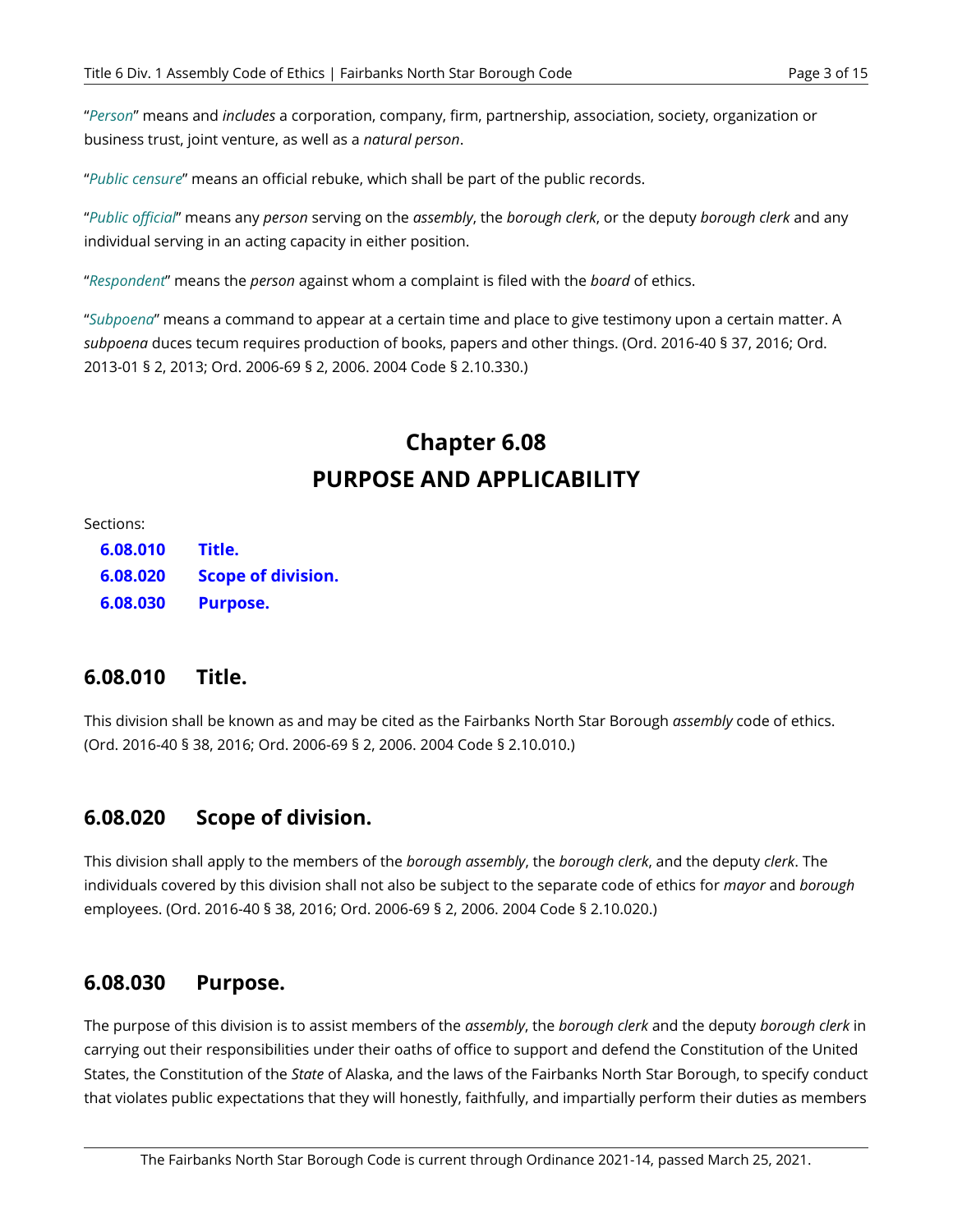of the Fairbanks North Star Borough *assembly*, as *borough clerk*, and as deputy *borough clerk*, to the best of their ability. (Ord. 2016-40 § 38, 2016; Ord. 2006-69 § 2, 2006. 2004 Code § 2.10.030.)

# **Chapter 6.12 VIOLATIONS**

Sections:

**6.12.010 [Violations.](#page-5-0)** 

#### <span id="page-5-0"></span>**6.12.010 Violations.**

Specific ethical *violations* are enumerated below for the guidance of *public officials*, but these do not necessarily encompass all the possible ethical considerations that might arise.

A. *Special Consideration.* A *public official* shall not grant any special consideration, treatment, or advantage to any citizen beyond that which is available to every other citizen.

B. *Authority.* A *public official* shall not exceed their authority, or breach the law, or ask or coerce others to do so in the course of their official public duties.

C. *Other Offices or Employment.* A *public official* shall not hold or seek other office or employment which compromises the performance of their *elected* or appointed duties without disclosure of such office or employment. A *public official* shall disqualify themselves from any particular action which might be compromised by such office or employment.

D. *Use of Confidential Information.* 

1. A *public official* shall not use or disclose *confidential information* without appropriate authorization.

2. A *public official* shall not use or disclose information gained as a *public official* that is not yet *published* in any form by the *borough* or is not generally made available to the public to gain, directly or indirectly, *anything of value*.

3. This provision shall not prevent any *public official* from reporting *violations* of this division or other illegal acts to the proper authorities.

E. *Solicitation of or Receipt of Anything of Value.* A *public official* shall not solicit or accept *anything of value* from any *person* or *entity* other than the *borough*, directly or indirectly, in consideration of some action to be taken or not to be taken in the performance of the *public official*'s duties. *Gifts* may be accepted as provided in Chapter [6.16](#page-7-0) FNSBC.

F. *Disclosure of Gift.* A *public official* shall not fail to disclose a *gift* as set forth in Chapter [6.16](#page-7-0) FNSBC.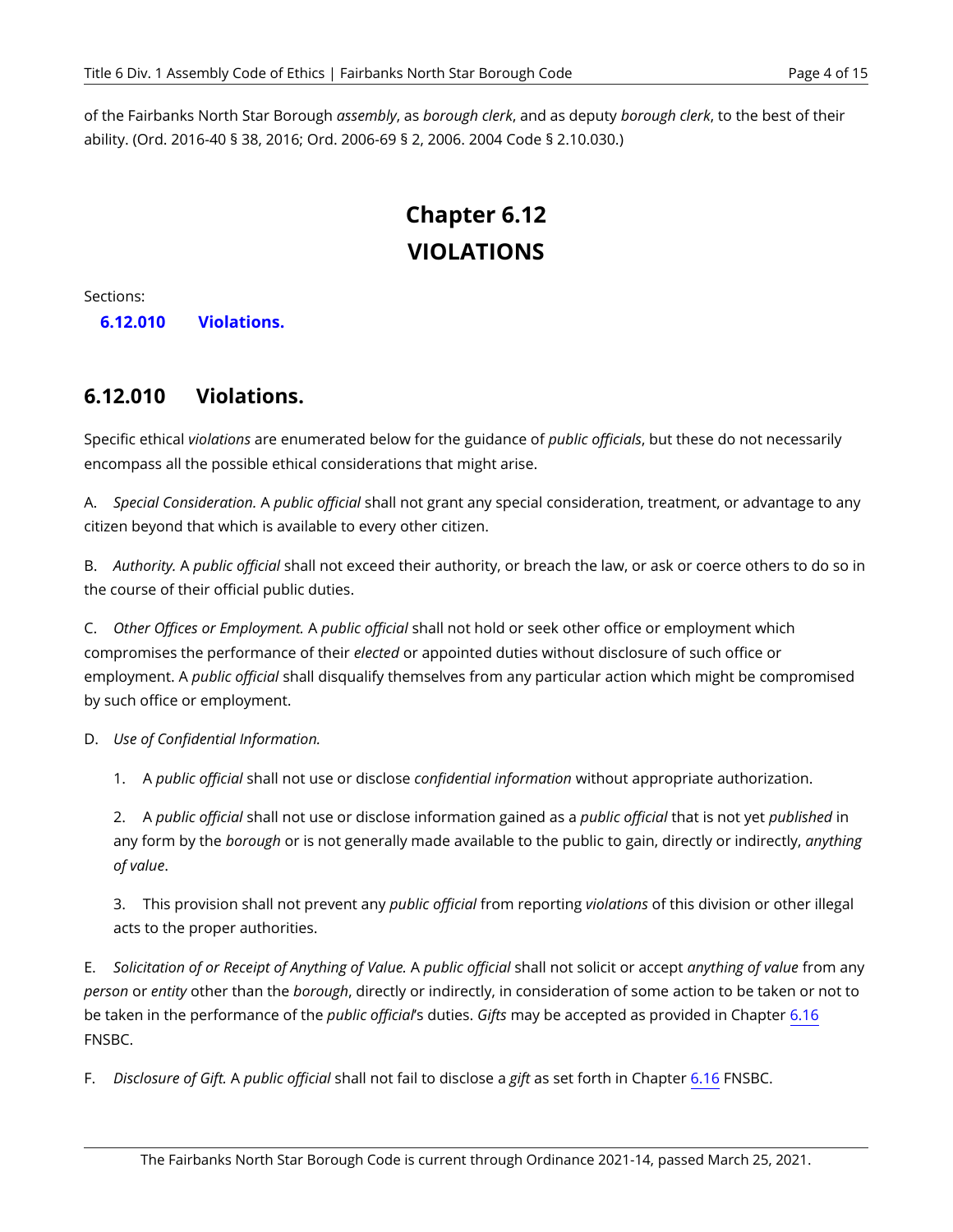G. *Holding Investments or Property.* A *public official* shall not hold any *investment* that might compromise the performance of the *public official*'s duties without disclosure of the *investment* and self-disqualification from any particular action that might be compromised by the *investment*.

#### H. *Representation of Others.*

1. A *public official* shall not represent any *person* in dealings with the *borough* in consideration of *anything of value* except:

a. In a contested case which involves a party other than the *borough*, and the interests represented by the *public official* are the *borough*'s interests, are essentially the same as the *borough*'s interests, or are not adverse to the *borough*'s interests;

b. In a matter that involves only a ministerial action by a *borough* department, i.e., the performance of a duty that is normally done in the course of business in which the officer is left with no choice of their own;

c. When the representation is by a *public official* acting within the scope of their official public duties;

d. When the representation is merely for the purpose of obtaining information on behalf of a *person* or business and the *public official* receives no compensation for the representation beyond the salary and other compensation or reimbursement to which the *public official* is entitled for the performance of their official public duties;

2. A *public official* shall be disqualified from acting on any matter or proceeding coming before the *assembly*  when the matter involves any *person* who is, or has been, a client, patient or other business associate of the *public official* within one year immediately preceding the date of the matter or proceeding and the matter or proceeding is directly related to the *public official*'s representation of that client, patient or other business associate of the *public official*; or

3. A *public official* shall not, within one year immediately following conclusion of service on the *assembly*, represent, advise or assist a *person* for compensation regarding a matter that was under consideration by the *assembly* and in which the *public official* participated personally and substantially through the exercise of official action. For the purposes of this subsection, "matter" means a case, proceeding, application, contract or determination, but does not *include* the proposal, consideration or enactment of legislation.

<span id="page-6-0"></span>I. *Financial Interest.* A *public official* or a member of the *public official*'s immediate family shall not have a *financial interest* in any matter being considered by the *public official*. A *public official* shall disclose a *financial interest*, if known. The *public official* shall be disqualified from further participation in any matter in which the *public official*  has a *financial interest*.

J. *Borough Property.* A *public official* shall not use *borough*-owned *property*, fiscal, or *human resources* for personal convenience, political purposes, or profit, except when such *property* is available to the public generally, or where such *property* is provided by specific *borough* policy in the conduct of official *borough* business.

K. *Giving Anything of Value.* A *public official* shall not give *anything of value* in return for votes, promises, or other consideration that is prohibited by *state* law.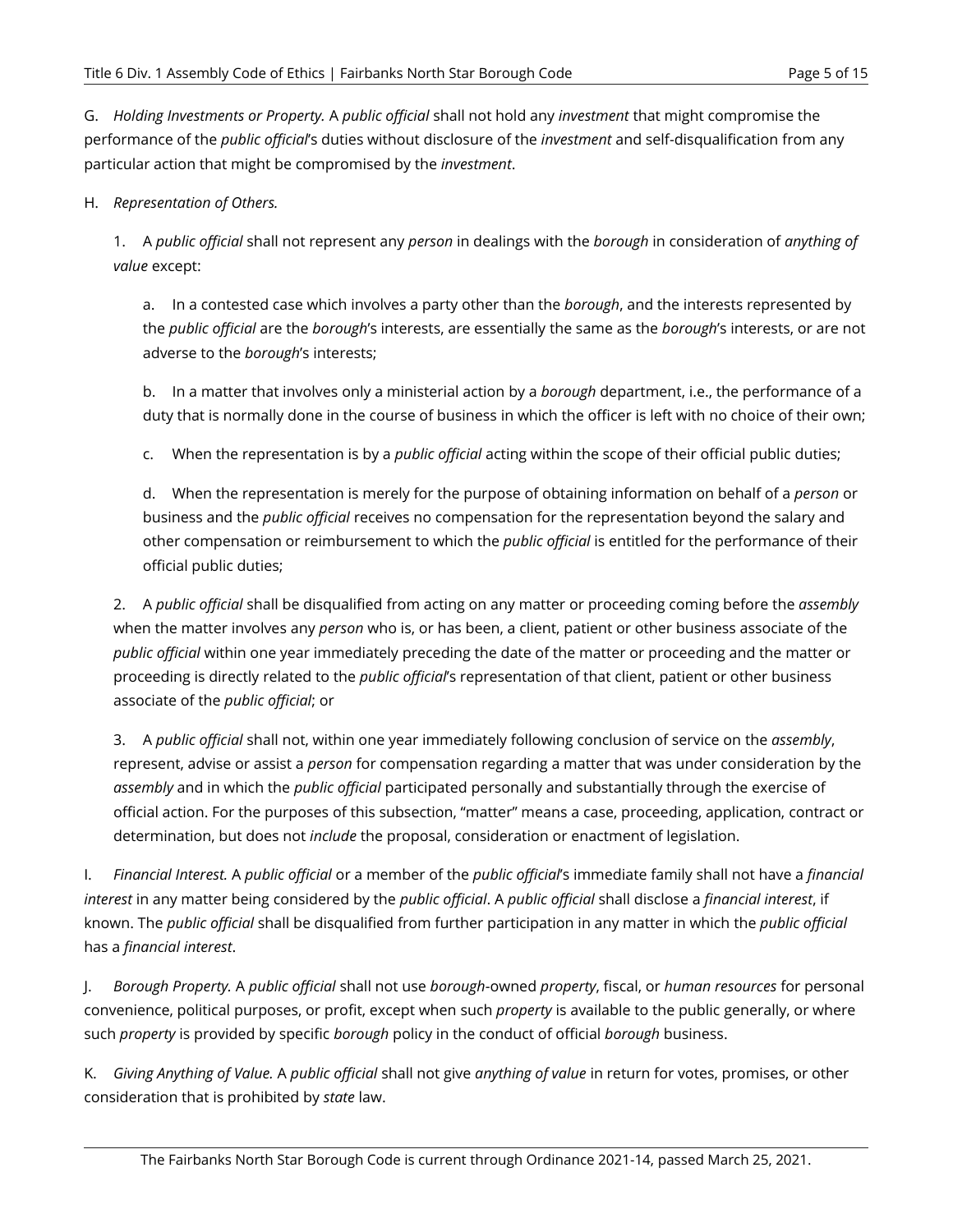L. *Expenses.* A *public official* shall provide required documentation to support requests for expense reimbursement or advancement. Expense reimbursement and advancements shall be made in accordance with *borough* policy.

M. *Donations.* Except as specifically authorized by law, a *public official* shall not take any official action which will benefit any *person* or *entity* because of a donation of *anything of value* to the *borough* by the *person* or *entity*.

N. *Official Action.* A *public official* shall not take any official public action that will benefit any *person* or *entity* when the *public official* would not have taken the action but for the *public official*'s family relationship, friendship, or business relationship with the *person* or *entity*.

O. *Representation of Assembly Position.* 

1. A *public official* shall not represent themselves as being the official authorized spokesperson for the *assembly* on a given issue unless specially authorized by the *assembly*.

2. A *public official* when making a public statement or otherwise taking a public position shall state that they are expressing a personal opinion unless authorized to speak in behalf of the *assembly*.

P. *Aiding a Violation.* A *public official* shall not knowingly aid another *public official* in the *violation* of this division.

Q. *Employment of Elected Public Official.* An *elected public official* shall not accept employment with the Fairbanks North Star Borough while serving in office or within one year after conclusion of service.

R. *Disclosure of Conflict of Interest.* A *public official* shall not fail to disclose a *conflict of interest*.

S. *Misrepresentation of a Material Fact.* No *person* shall misrepresent a material fact in a response to a complaint filed under this division.

<span id="page-7-0"></span>T. *Disclosure of Confidential Information.* No *person* shall disclose *confidential information* relating to a proceeding under this division. (Ord. 2019-09 § 2, 2019; Ord. 2006-69 § 2, 2006. 2004 Code § 2.10.120.)

## **Chapter 6.16 GIFTS AND REQUIRED DISCLOSURE**

Sections:

**6.16.010 [Improper gifts and required disclosures.](#page-7-1)** 

## <span id="page-7-1"></span>**6.16.010 Improper gifts and required disclosures.**

A. A *public official* may not solicit, accept, or receive, directly or indirectly, a *gift*, whether in the form of money, service, loan, travel, entertainment, hospitality, employment, promise, or in any other form, that is a benefit to their personal or *financial interests*, under circumstances in which it could reasonably be inferred that the *gift* is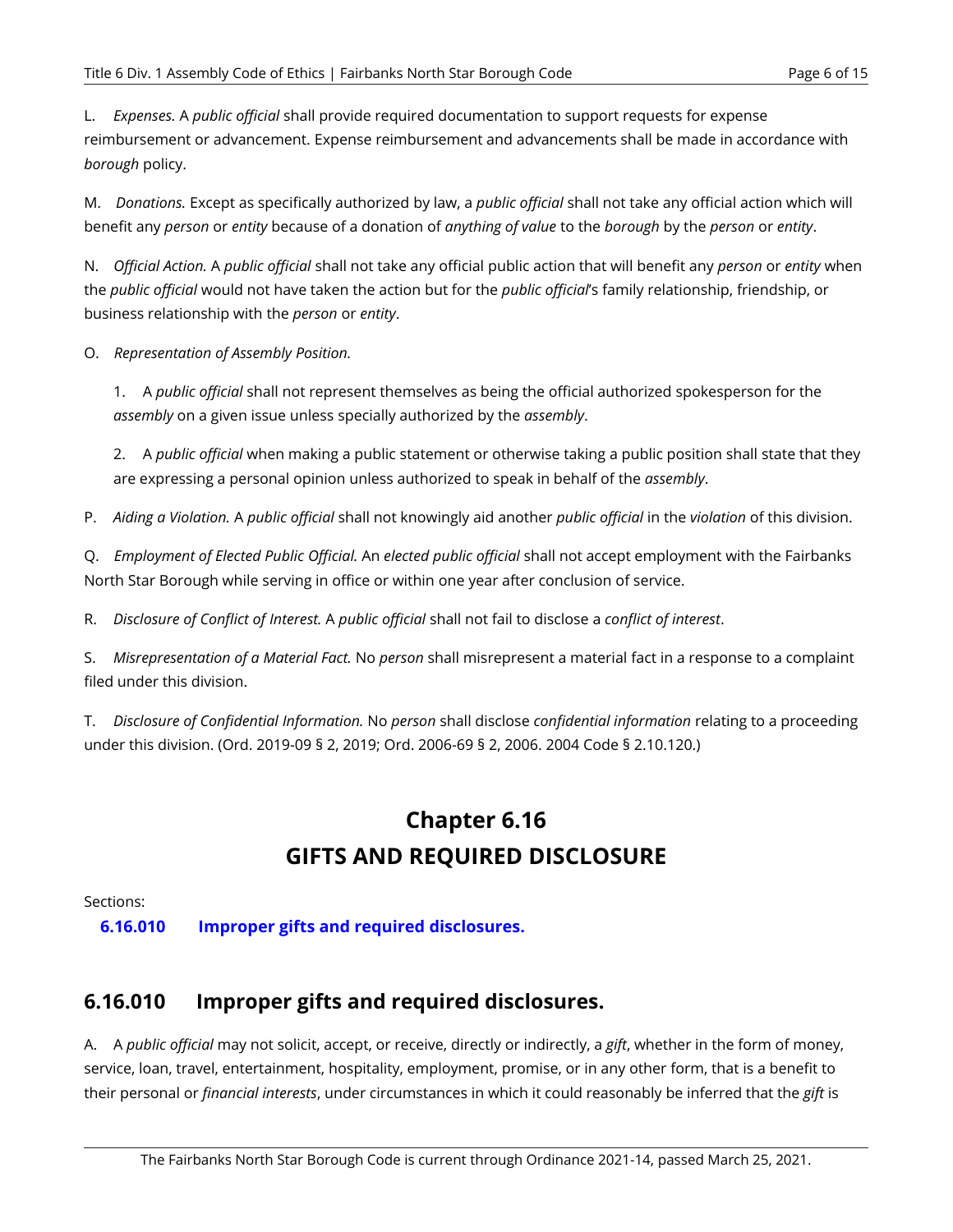intended to influence the performance of official duties, actions, or judgment or confer a benefit for past performance of official duties, actions or judgment.

B. For purposes of this section an occasional, unsolicited *gift* of \$50.00 or less is presumed not to be given under circumstances in which it could be reasonably inferred that the *gift* is intended to influence the performance of official duties, actions, or judgment. For purposes of the disclosure requirements set forth in subsection [\(C\)](#page-8-1) of this section, "*gift*" *includes* a series of *gifts* from the same donor within a 12-month period.

<span id="page-8-1"></span>C. Notice of the receipt by *public official* of a *gift* valued at more than \$50.00, *including* the name of the giver and a description of the *gift* and its approximate value, must be provided to the *clerk*'s office for inclusion in the public record, within 30 days after the date of its receipt:

- 1. If the *public official* may take or withhold official action that affects the giver;
- 2. If the *gift* is connected to the *public official*'s governmental status; or

3. If reasonable doubt exists as to whether the *gift* is intended to influence the performance of official duties, actions, or judgment.

D. The restrictions relating to *gifts* imposed by this section do not apply to a campaign contribution to a candidate for elective office if the contribution complies with laws and regulations governing *elections* and campaign disclosure.

E. A *public official* who knows or reasonably ought to know that a family member has received a *gift* because of the family member's connection with the *public official* shall report the receipt of the *gift* by the family member to the *clerk*'s office if the *gift* would have to be reported under this section had it been received by the *public official* or if receipt of the *gift* by the *public official* would be prohibited under this section. (Ord. 2019-09 § 2, 2019; Ord. 2009-21 § 2, 2009. 2004 Code § 2.10.130.)

# **Chapter 6.20 PROCEDURES**

<span id="page-8-0"></span>Sections:

- **6.20.010 [Filing of a verified complaint.](#page-9-0)**
- **6.20.020 [Form of verification.](#page-9-1)**
- **6.20.030 [Confidentiality.](#page-9-2)**
- **6.20.040 [Service of complaint.](#page-10-0)**
- **6.20.050 [Response.](#page-11-0)**
- **6.20.060 [Transmittal.](#page-11-1)**
- **6.20.070 [Board of ethics review and determination.](#page-11-2)**
- **6.20.080 [Pre-hearing conference.](#page-11-3)**
- **6.20.090 [Hearing notice.](#page-12-0)**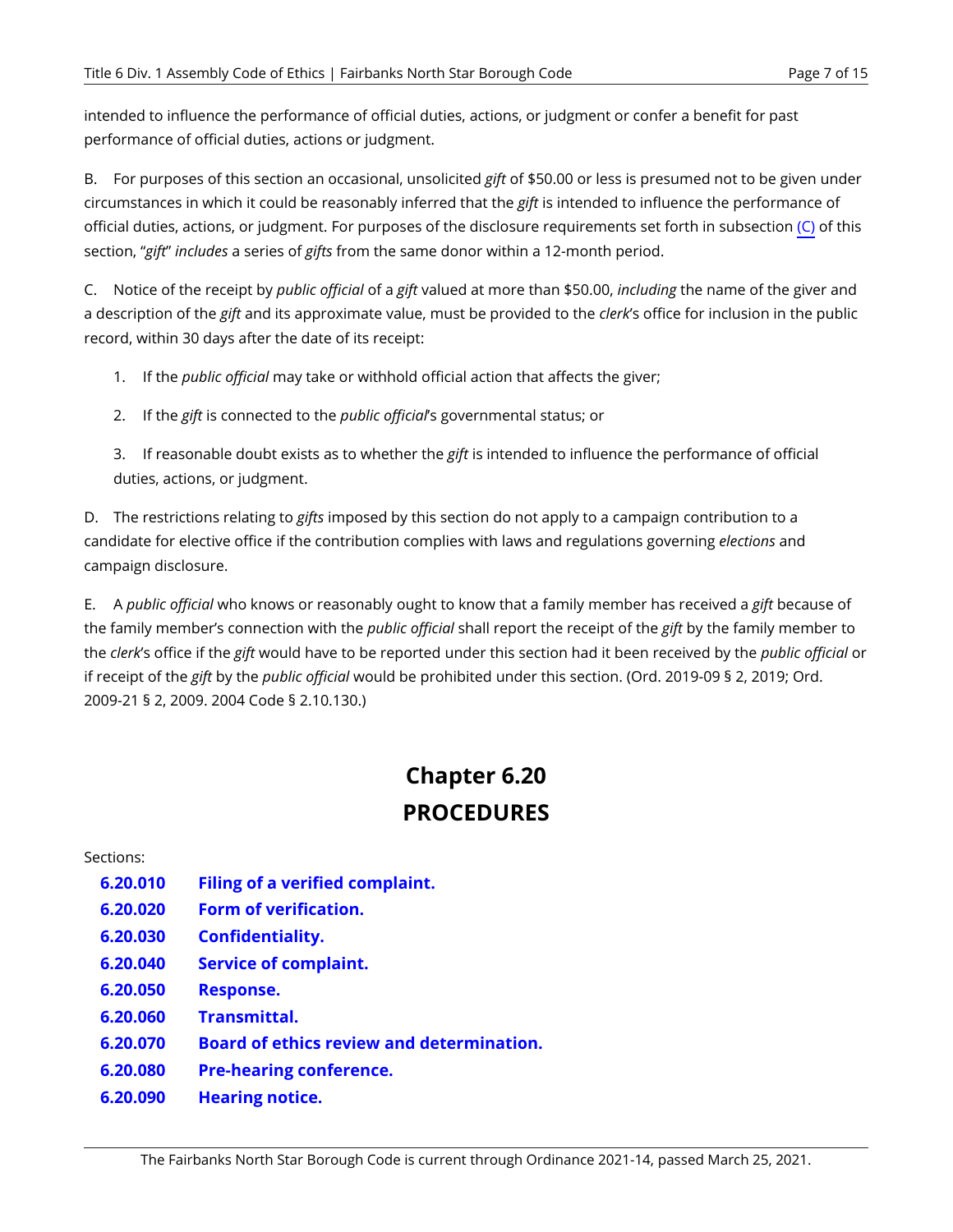- **6.20.100 [Subpoenas.](#page-12-1)**
- **6.20.110 Motions [– Depositions.](#page-13-0)**
- **6.20.120 [Service by mail and filing.](#page-13-1)**
- **6.20.130 [Hearing.](#page-13-2)**
- **6.20.140 [Findings of fact and conclusions of law.](#page-14-0)**
- **6.20.150 [Appeal of findings of fact and conclusions of law and penalty.](#page-14-1)**
- **6.20.160 [Records retention.](#page-15-0)**

#### <span id="page-9-0"></span>**6.20.010 Filing of a verified complaint.**

Any *person* may file a verified complaint with the *clerk* alleging that a *public official* has violated one or more provisions of FNSBC [6.12.010](#page-5-0). The complaint must:

A. Be a written statement of the charge setting out in ordinary and precise language the acts or omissions with which the *respondent* is charged, so that the *respondent* is able to prepare a defense;

B. Specify the subsection(s) of FNSBC [6.12.010](#page-5-0) that the *respondent* is alleged to have violated;

C. No action may be taken on any complaint which is filed later than two years after a *violation* of this division is alleged to have occurred, and a complaint alleging a *violation* must be filed within two years from the date the *complainant*(s) knew or should have known of the action alleged to be a *violation*; provided, that in no event shall a hearing be initiated more than five years after the alleged *violation* occurred. (Ord. 2006-69 § 2, 2006. 2004 Code § 2.10.150.)

#### <span id="page-9-1"></span>**6.20.020 Form of verification.**

A. The verification shall be substantially in the following form:

I, (complainant/respondent), have read the foregoing complaint/response, know the contents thereof, and the same are true to the best of my knowledge and belief.

B. The complaint/response and the verification must be signed by the *complainant*/*respondent* before a notary public. (Ord. 2006-69 § 2, 2006. 2004 Code § 2.10.160.)

#### <span id="page-9-2"></span>**6.20.030 Confidentiality.**

A. All proceedings in respect of a complaint filed under FNSBC [6.20.010](#page-9-0) are confidential and may not be disclosed to any *person* except as required for the proper processing and handling of the complaint.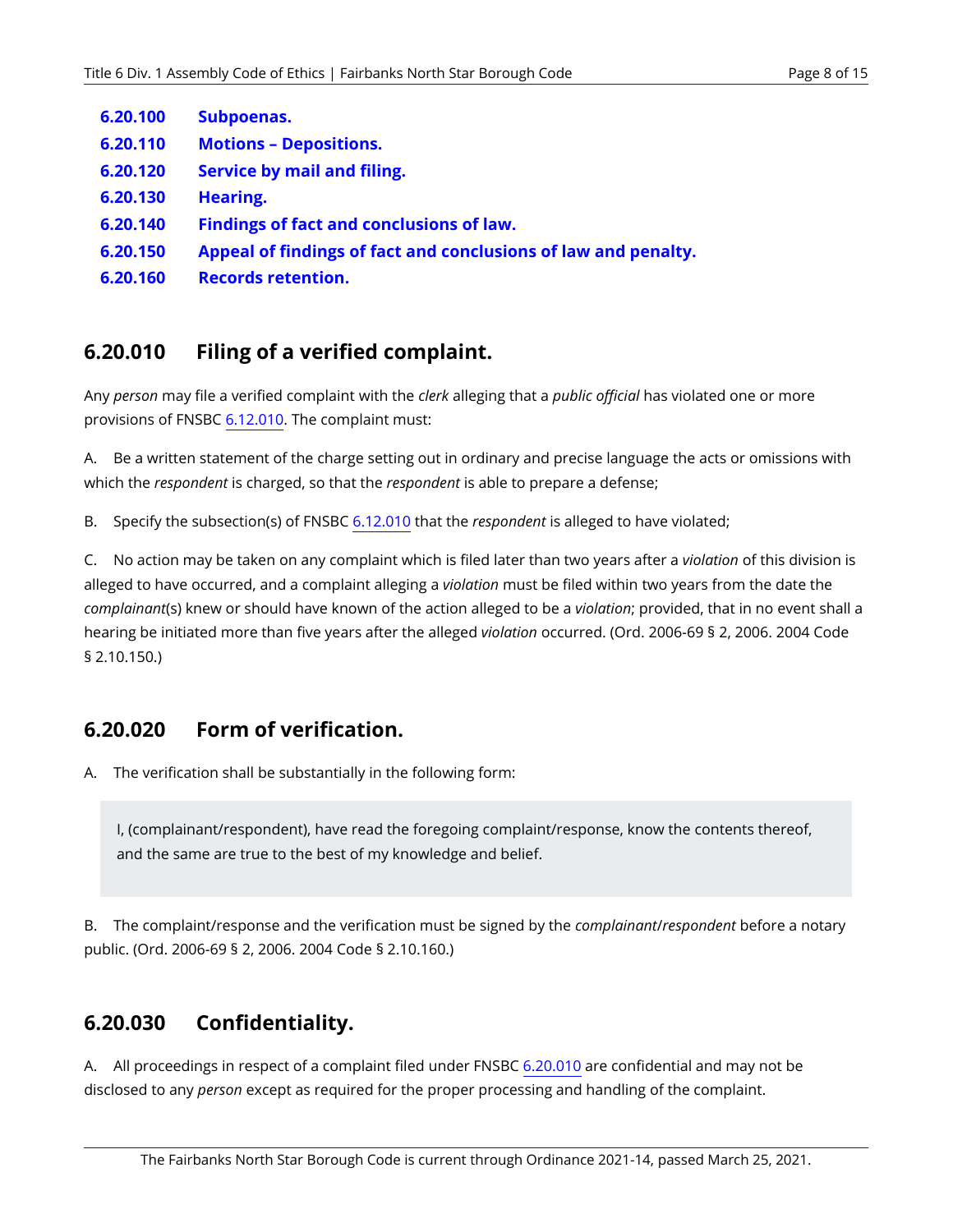B. It is not a *violation* of this section for a *person* to contact or retain an attorney or to participate in a criminal investigation.

C. All proceedings and records shall remain confidential unless the *respondent* requests a public hearing or until the *board* of ethics files with the *assembly* its findings of fact and conclusions of law concerning the complaint. (Ord. 2006-69 § 2, 2006. 2004 Code § 2.10.170.)

#### <span id="page-10-0"></span>**6.20.040 Service of complaint.**

A. Upon receipt of a verified complaint, the *clerk* shall:

1. Stamp the complaint with the date and time received, number the complaint, establish a docket for further proceedings, and enter the complaint, *including* date and time received, on the docket.

2. Review the complaint to determine that it complies with FNSBC [6.20.010](#page-9-0), that it alleges facts sufficient to constitute a *violation*, and that the *board* has jurisdiction over the matter.

B. If the *clerk* determines that the complaint complies with FNSBC [6.20.010](#page-9-0) and that the *board* has jurisdiction, the *clerk* shall serve the complaint and notice on the *respondent*, personally, or by U.S. mail, certified return receipt requested.

C. The *clerk* shall notify both the *respondent* and the *complainant* that the complaint has been accepted.

D. The notice shall specify the following:

1. The *respondent* must file a response to the complaint within 30 days from the date of the *clerk*'s written notice;

2. The *respondent* may file a challenge to sufficiency of the complaint, if any, within 15 days;

3. The *respondent* has the right to submit affidavits or other written evidence in support of their response;

4. Failure to submit a timely response shall be deemed an admission of the allegations in the complaint;

5. The existence of the complaint shall be confidential until the *board* of ethics files its findings of fact and conclusions of law to the *assembly* concerning the complaint;

6. The *complainant* and the *respondent* have the right to be represented at any hearing throughout these proceedings.

E. If the *clerk* determines that the complaint fails to comply with FNSBC [6.20.010](#page-9-0) or that the *board* does not have jurisdiction, the *clerk* shall dismiss the complaint, setting forth the grounds in a written decision. The *clerk* shall serve a copy of the decision on the *complainant*.

<span id="page-10-1"></span>F. A *complainant* may appeal a dismissal of a complaint to the *board* by filing an appeal with the *clerk* within 15 days after the date of the notice of dismissal. The appeal must *state* all facts and legal grounds for the appeal. (Ord. 2019-09 § 2, 2019; Ord. 2006-69 § 2, 2006. 2004 Code § 2.10.180.)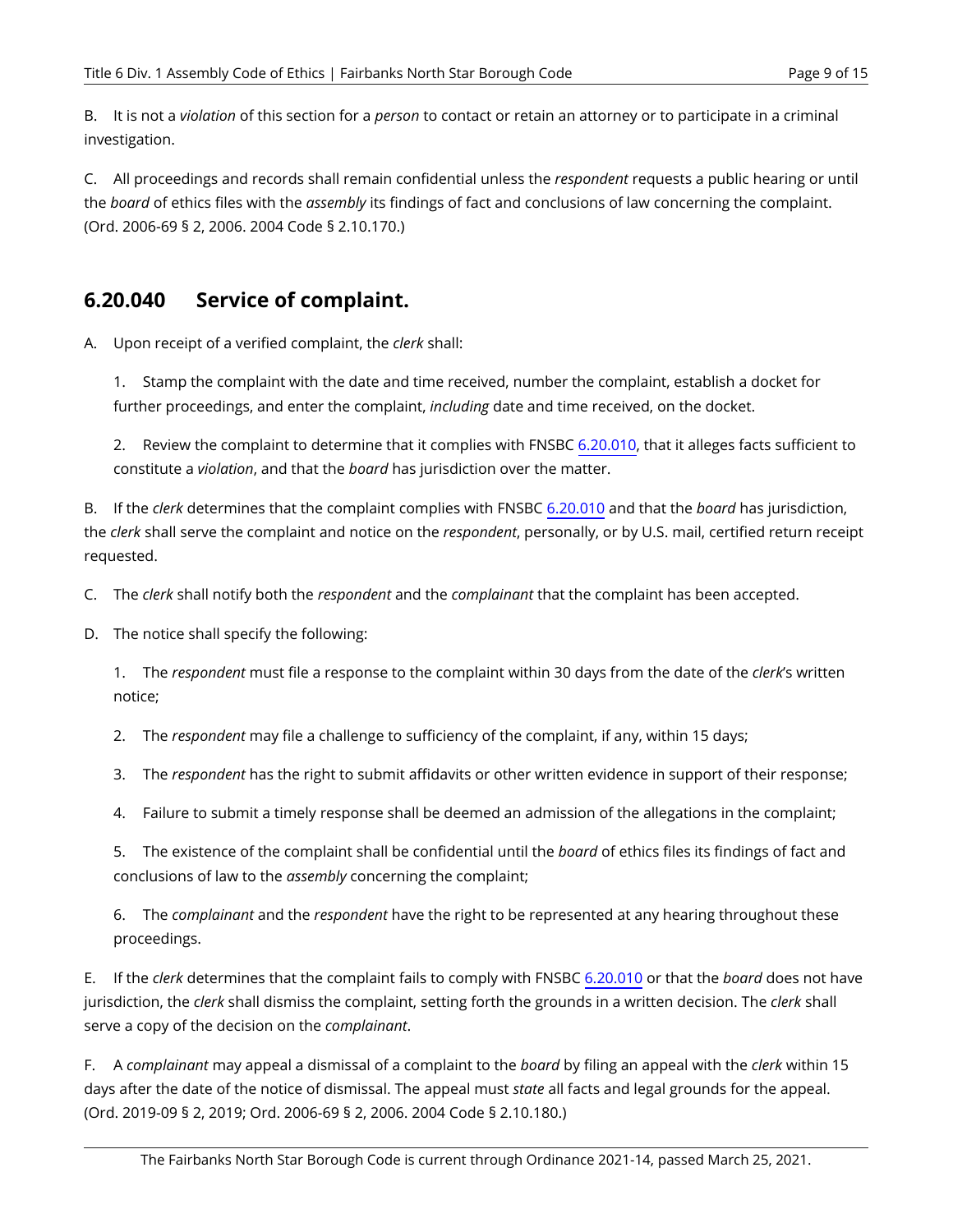#### <span id="page-11-0"></span>**6.20.050 Response.**

A. The *respondent* shall file a verified response within 30 days from the date of service of the complaint.

B. If the *respondent* fails to *respond* timely, the allegations of the complaint shall be deemed admitted. The *clerk*  shall notify the *complainant* and *respondent* the allegations of the complaint are deemed admitted.

C. The *respondent* may appeal to the *board* any deemed admission of the allegations of the complaint, for good cause, by filing an appeal with the *clerk* within 15 days after the date on which the response was due. The appeal must *state* all facts and legal grounds for failure to *respond* timely. (Ord. 2006-69 § 2, 2006. 2004 Code § 2.10.190.)

## <span id="page-11-1"></span>**6.20.060 Transmittal.**

The *clerk* will forthwith furnish to the *board* the complaint and response, if any, or any appeal and schedule a meeting of the *board*. (Ord. 2006-69 § 2, 2006. 2004 Code § 2.10.200.)

#### <span id="page-11-2"></span>**6.20.070 Board of ethics review and determination.**

A. The *board* shall review and consider all complaints accepted by the *clerk*, and timely responses, or any appeal of the dismissal of the complaint.

B. The *board* shall take any action or combination of actions which it deems appropriate and which it is lawfully empowered to take, *including* but not limited to the following:

1. Consider any timely appeals filed pursuant to FNSBC [6.20.040\(F\)](#page-10-1). Upon granting of the appeal, it shall notify the parties.

2. If the *respondent* has admitted the allegation or failed to *respond*, the *board* may issue findings of fact and conclusions of law based on the written record.

C. The *board* may, in its sole discretion, dismiss the complaint, or decide to proceed to resolution of the complaint if:

1. The *complainant* seeks to withdraw the complaint at any time before the *board* takes final action; or

2. The *complainant*, after notice, materially fails to cooperate in the *board*'s review and consideration of the complaint. (Ord. 2006-69 § 2, 2006. 2004 Code § 2.10.210.)

#### <span id="page-11-3"></span>**6.20.080 Pre-hearing conference.**

A. Upon receipt of the response, or the time has passed and the *respondent* has failed to answer the allegations of the complaint, the *clerk* shall furnish copies of the complaint and response, if any, to the *complainant*, the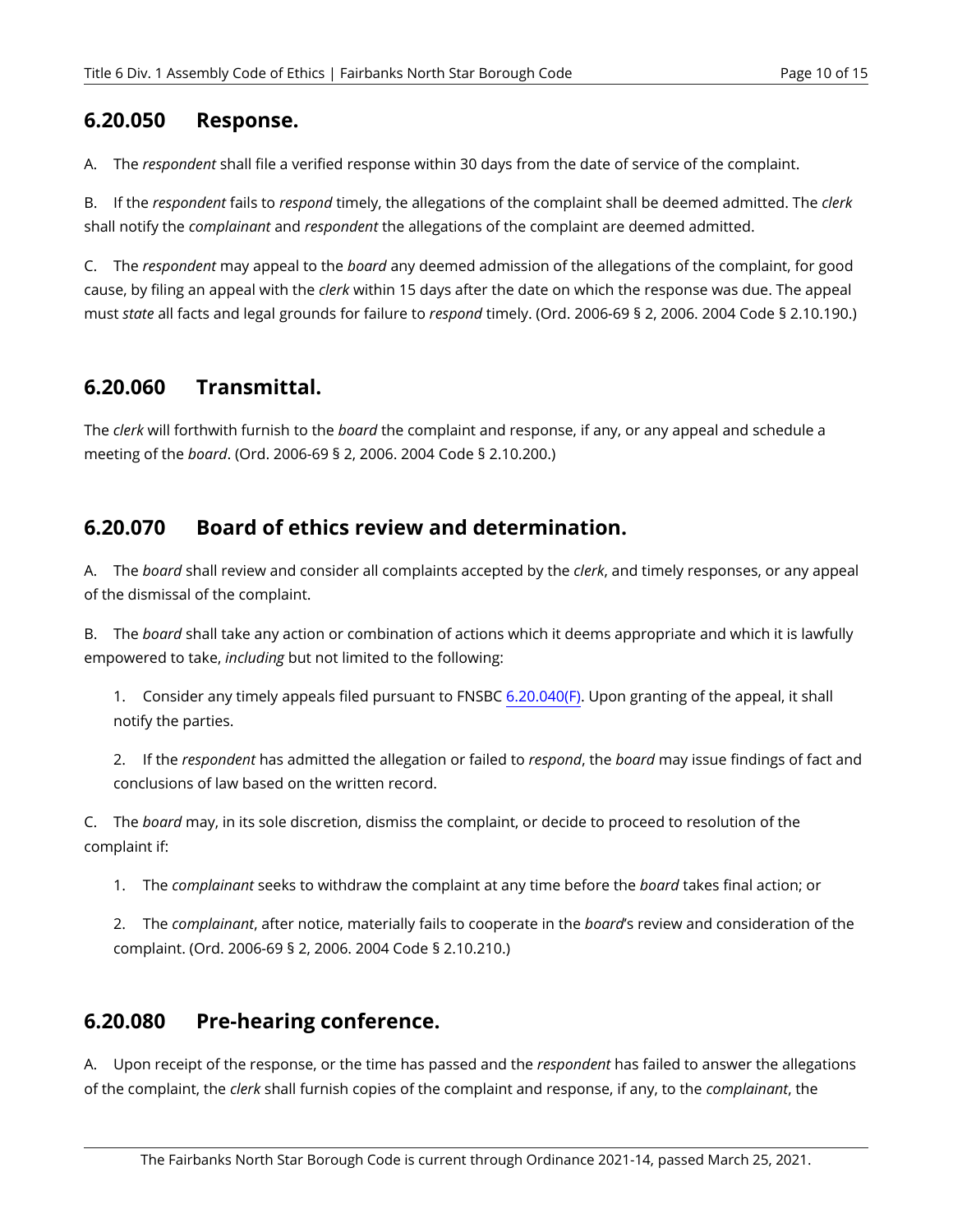*respondent* and the members of the *board* of ethics, *including* the notice convening the *board* and setting the time and place for a pre-hearing conference.

B. The pre-hearing conference shall be held no later than 30 days after receipt of the response or the time for filing a response has run.

C. Both the *complainant* and the *respondent* may be represented by counsel at all proceedings after the filing of the complaint. An attorney representing a party shall file with the *clerk* an entry of appearance, furnishing the *clerk*  with their name, mailing address, telephone and facsimile numbers and email addresses, if any.

D. At the pre-hearing conference, the following matters shall be considered:

- 1. Time and place for hearing on the complaint and response;
- 2. Any stipulations of fact;
- 3. Any motions to be filed;
- 4. Any simplifications of the issues;
- 5. Scheduling motions, discovery and any other relevant matters;
- 6. Exchange of evidence which shall not be later than 10 days before the hearing; and

7. Any other matters that the *board* determines will provide a fair and orderly hearing. (Ord. 2019-09 § 2, 2019; Ord. 2006-69 § 2, 2006. 2004 Code § 2.10.220.)

## <span id="page-12-0"></span>**6.20.090 Hearing notice.**

A. If the *board* determines that a hearing on the complaint must be held, the *clerk* shall serve on the *complainant*  and the *respondent* a notice of hearing setting out the time and place of hearing and the schedule for any preliminary matters. This notice shall *include* a statement of the right to provide written evidence and oral testimony. The *complainant* and the *respondent* shall also be informed of the right to be represented at the hearing.

B. If the *respondent* has failed to answer the allegations of the complaint or has admitted the allegations, the *board* shall prepare findings of fact and conclusions of law based on the written record. (Ord. 2006-69 § 2, 2006. 2004 Code § 2.10.230.)

## <span id="page-12-1"></span>**6.20.100 Subpoenas.**

A. The *board* shall issue *subpoenas* and *subpoenas* duces tecum at the request of either the *complainant* or the *respondent*, and may issue *subpoenas* and *subpoenas* duces tecum to witnesses not called or named by either party but who are deemed by the *board* to have relevant information.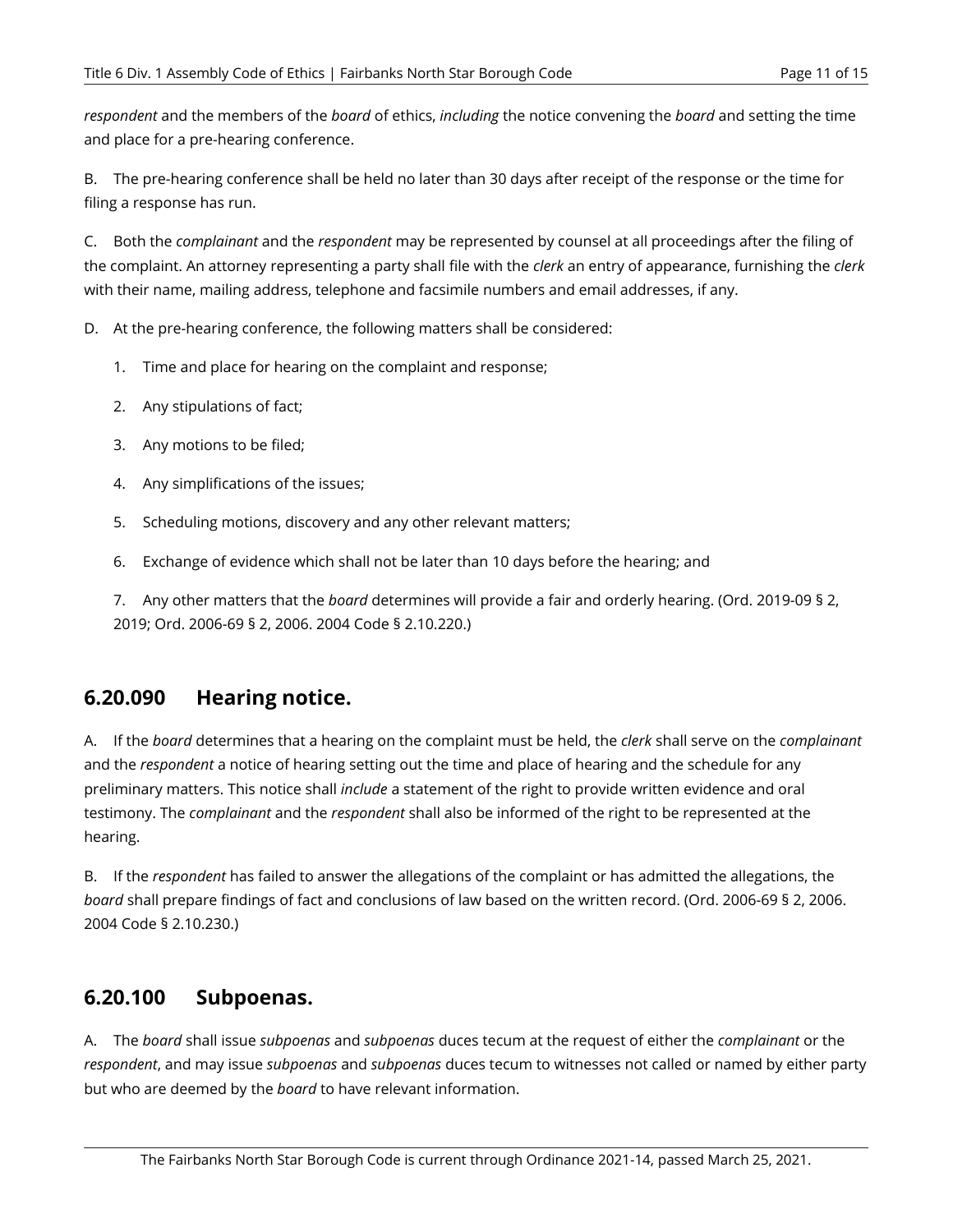B. A *subpoena* issued under this section may be enforced in the superior court in the manner provided under the Alaska Rules of Civil Procedure. (Ord. 2006-69 § 2, 2006. 2004 Code § 2.10.240.)

#### <span id="page-13-0"></span>**6.20.110 Motions – Depositions.**

A. All motions shall be served in the manner set forth in the Alaska Rules of Civil Procedure and the answering party shall have 10 days from date of service to *respond* and moving party shall have five days to reply, unless another time has been agreed upon in the pre-hearing conference.

B. Either party or the *board*'s attorney may depose witnesses. Notices of deposition shall be served on the parties no less than three business days before the date scheduled for the deposition.

C. Motions and depositions may not be used to extend the time for hearing. For good cause shown, either party may apply to the *board* for an extension of the time for hearing. (Ord. 2006-69 § 2, 2006. 2004 Code § 2.10.250.)

## <span id="page-13-1"></span>**6.20.120 Service by mail and filing.**

A. If service by mail is used, three days will be added for response time from the date of mailing. The party must certify the date mailed on the document.

B. All documents shall be filed with the *clerk*. (Ord. 2006-69 § 2, 2006. 2004 Code § 2.10.260.)

## <span id="page-13-2"></span>**6.20.130 Hearing.**

A. All hearings shall be before the *board* of ethics. The chair of the *board* shall preside, unless another member of the *board* has been so designated by the *board*. The chair shall rule on admission and exclusion of evidence.

B. The *board* may administer oaths, hold hearings, and take testimony. Upon motion by the *board* or application by a party to the hearing, the *board* may issue *subpoenas* to require the presence of witnesses and the production of records, books and papers at the hearing.

C. The *borough* attorney, or designee, shall act as the attorney for the *board* and shall advise the *board* on matters of law.

D. The *complainant* and the *respondent* may each present opening statements setting out the matters they intend to prove. The *complainant* shall proceed first with their evidence and the *respondent* shall follow, setting forth their evidence. The *complainant* and the *respondent* may make closing arguments.

E. The *board* may obtain additional information by a request to the *borough* attorney or designee, to investigate the complaint and report all information to the *board*.

F. The Alaska Rules of Evidence do not apply to the admission of evidence in a hearing, but the *board*'s findings of fact must be based on reliable and relevant evidence.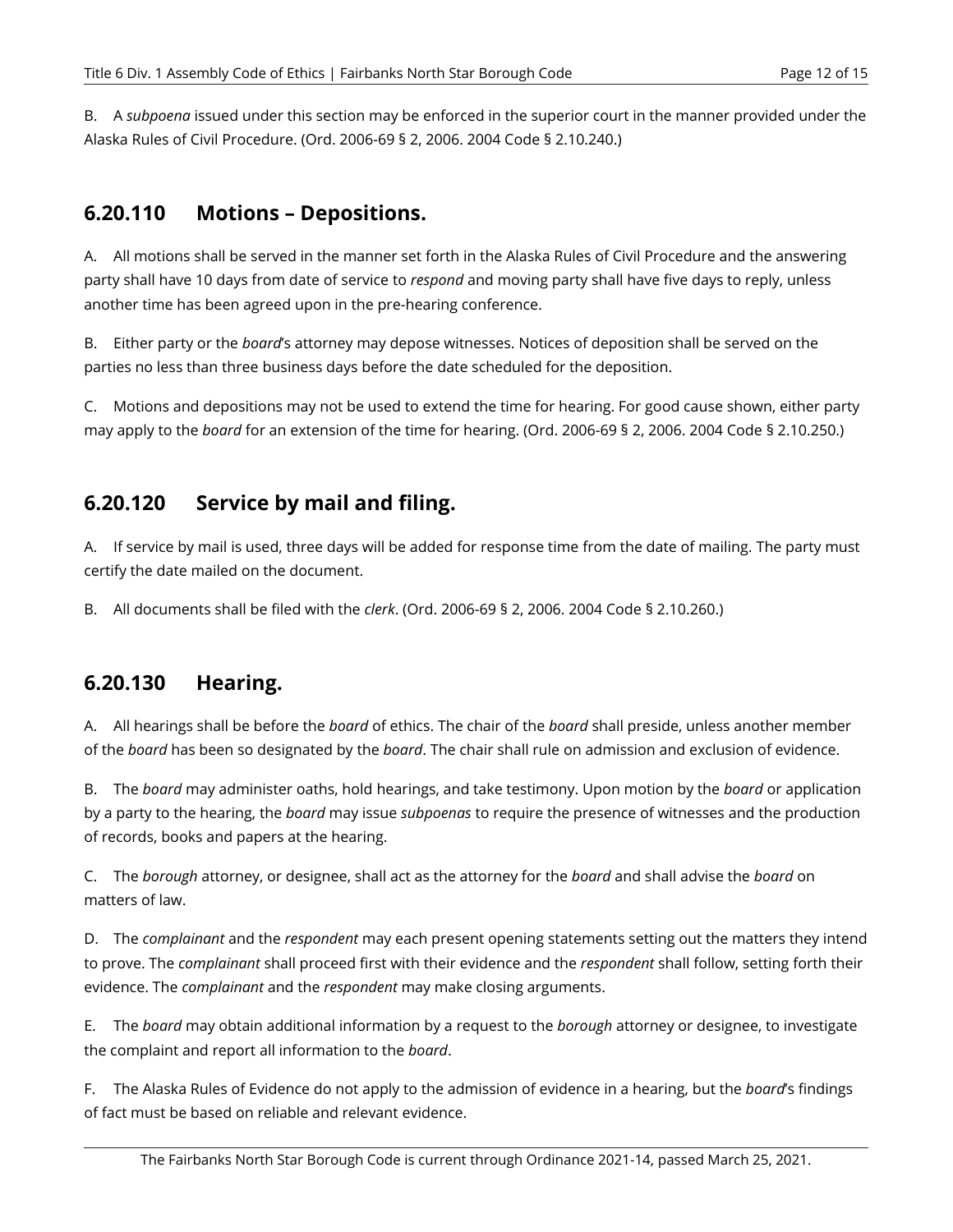G. At the conclusion of the presentation of evidence and closing arguments, the *board* shall consider the allegations, the evidence supporting them and the *respondent*'s evidence. If fewer than five members of the *board*  are available for deliberation the alternate shall be seated as a voting member until conclusion of the matter, *including* any appeals; otherwise, the alternate is excused at the conclusion of the hearing.

H. The *complainant*, the *respondent*, and their counsel shall be excluded from all deliberations of the *board*. (Ord. 2019-09 § 2, 2019; Ord. 2006-69 § 2, 2006. 2004 Code § 2.10.270.)

## <span id="page-14-0"></span>**6.20.140 Findings of fact and conclusions of law.**

A. The *board* shall enter its findings of fact and conclusions of law no later than 30 days after the conclusion of the hearing. The *board* shall notify the parties and their attorneys if an extension is required to permit the *board* to prepare its findings of fact and conclusion of law.

B. If the *board* finds that no *violation* has occurred, the *board* shall dismiss the complaint. The *clerk* shall serve the notice of dismissal on the *complainant*, the *respondent* and attorneys. The notice of dismissal remains confidential.

C. If the *board* finds that a *violation* of FNSBC [6.12.010](#page-5-0) has been committed, it shall prepare and submit its findings of fact and conclusions of law to the *assembly*.

D. The findings of fact and conclusions of law are final and conclusive.

E. The *assembly* may not change, modify or otherwise alter the findings of fact and conclusions of law as submitted.

F. The *assembly* shall impose a penalty on the *public official* in accordance with FNSBC [6.24.010.](#page-15-1)

G. If the *board* determines that no *violation* has occurred, or otherwise dismisses the complaint for substantive reasons, the *board* may, in its discretion, award full or partial attorney fees to a *public official* who reasonably incurred those costs defending the complaint. This award may be made only to the extent that the *assembly* has appropriated funds for that purpose. (Ord. 2006-69 § 2, 2006. 2004 Code § 2.10.280.)

## <span id="page-14-1"></span>**6.20.150 Appeal of findings of fact and conclusions of law and penalty.**

A. After the *assembly* has determined and imposed a penalty, appeal of the findings of fact and conclusions of law and the penalty may be taken to the superior court in accordance with the Alaska Rules of Appellate Procedure.

B. Notice of an appeal must be filed with the superior court within 30 days of the imposition of the penalty. (Ord. 2006-69 § 2, 2006. 2004 Code § 2.10.290.)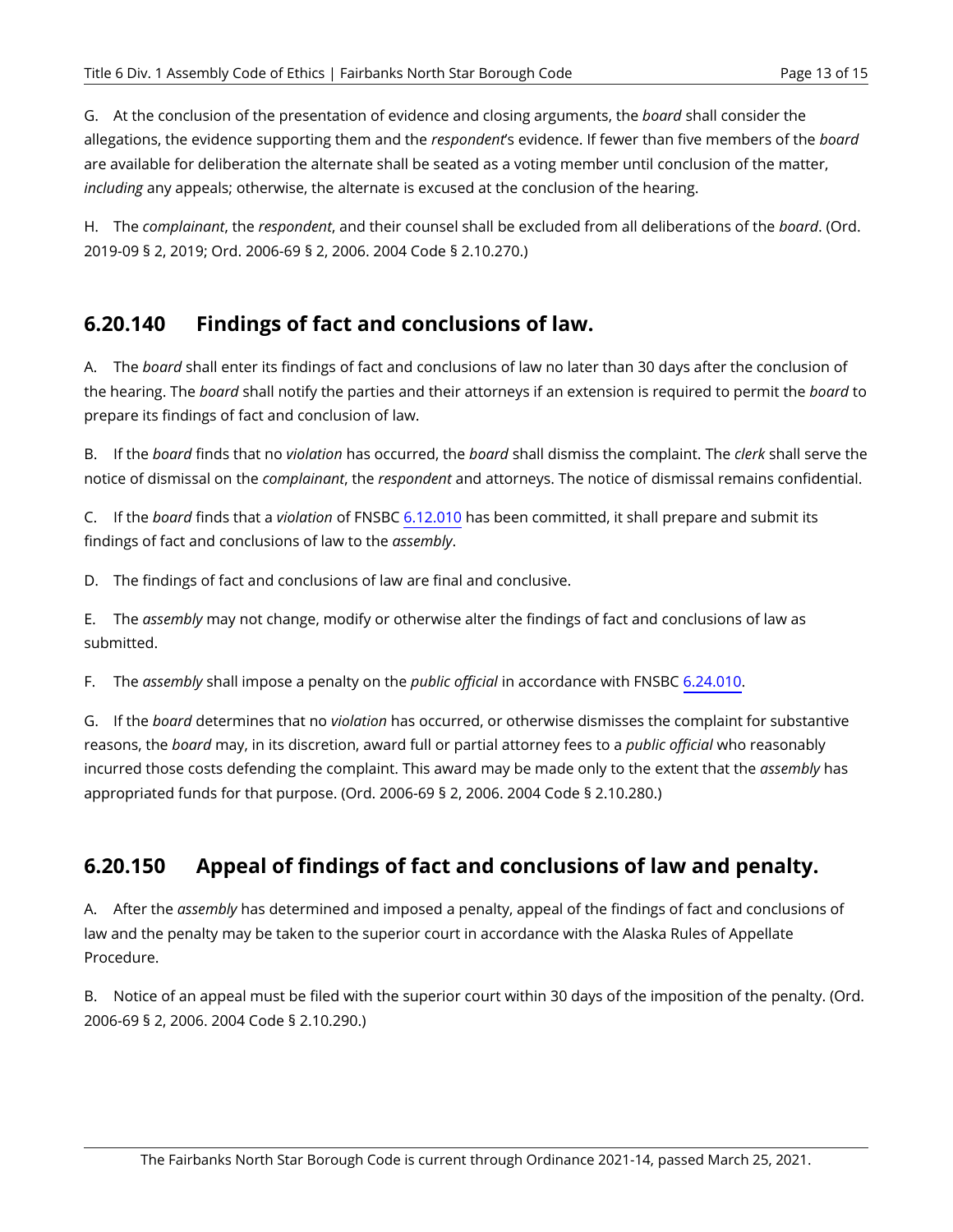#### <span id="page-15-0"></span>**6.20.160 Records retention.**

The *clerk* shall provide for the storage or destruction of all records of the proceedings of the *board* in accordance with the approved *borough* retention schedule. (Ord. 2006-69 § 2, 2006. 2004 Code § 2.10.300.)

# **Chapter 6.24 PENALTIES AND REMEDIES**

Sections:

**6.24.010 6.24.020 [Penalties.](#page-15-1)  [Remedies.](#page-16-0)** 

#### <span id="page-15-1"></span>**6.24.010 Penalties.**

A. The *borough clerk* or deputy *borough clerk* who violates this division shall be disciplined by a majority vote of the *assembly*. In determining an appropriate penalty, the *assembly* may be guided by the provisions of the *borough*  personnel code. Depending on the *violation*, disciplinary action may *include* termination.

B. A member of the *assembly* who violates this division shall be subject to one or more of the following:

1. *Public censure*.

2. A civil fine of not more than \$1,000 for each *violation* of any of the subsections of FNSBC [6.12.010.](#page-5-0) If a *public official* has violated more than one subsection of FNSBC [6.12.010](#page-5-0), the civil penalty may not exceed \$10,000 in the aggregate.

3. Removal from office.

C. Removal from office may only be imposed if the *violation* occurred in the *assembly* member's present term and by a vote of three-fourths of the *assembly* qualified to vote thereon.

D. An *assembly* member who voted after the *presiding officer* or *assembly* determined, after full and complete disclosure, that the *assembly* member did not have a *financial interest* in accordance with FNSBC [6.12.010\(I\)](#page-6-0) shall not be subject to such penalties.

E. A penalty imposed under this section is in addition to and not in lieu of any other penalty that may be imposed according to law. To the extent that *violations* under this code are punishable in a criminal action, that sanction is in addition to the civil remedies set out in this division. (Ord. 2006-69 § 2, 2006. 2004 Code § 2.10.310.)